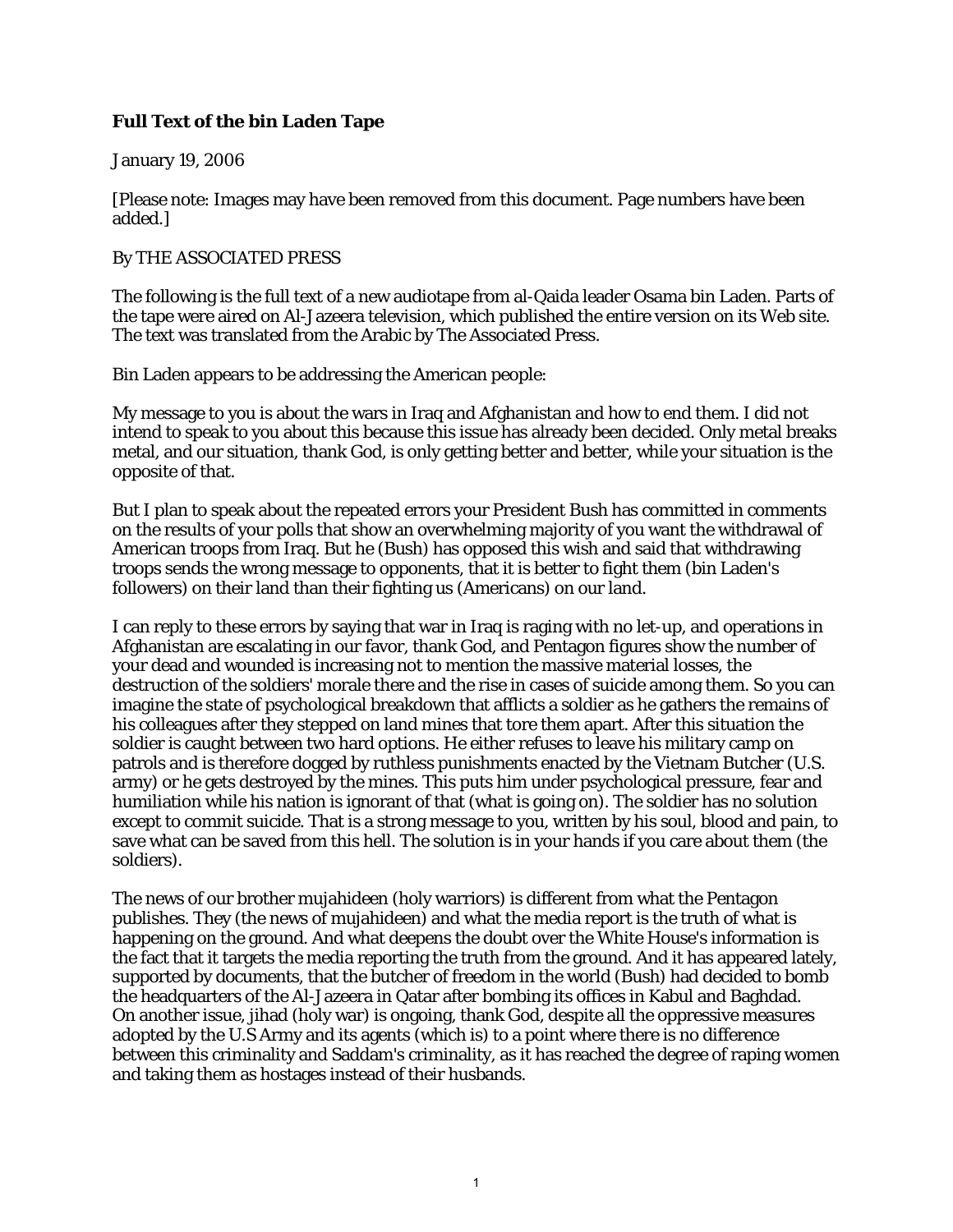As for torturing men, they have used burning chemical acids and drills on their joints. And when they give up on (interrogating) them, they sometimes use the drills on their heads until they die. Read, if you will, the reports of the horrors in Abu Ghraib and Guantanamo prisons.

And I say that, despite all the barbaric methods, they have not broken the fierceness of the resistance. The mujahideen, thank God, are increasing in number and strength -- so much so that reports point to the ultimate failure and defeat of the unlucky quartet of Bush, Cheney, Rumsfeld and Wolfowitz. Declaring this defeat is just a matter of time, depending partly on how much the American people know of the size of this tragedy. The sensible people realize that Bush does not have a plan to make his alleged victory in Iraq come true.

And if you compare the small number of dead on the day that Bush announced the end of major operations in that fake, ridiculous show aboard the aircraft carrier with the tenfold number of dead and wounded who were killed in the smaller operations, you would know the truth of what I say. This is that Bush and his administration do not have the will or the ability to get out of Iraq for their own private, suspect reasons.

And so to return to the issue, I say that results of polls please those who are sensible, and Bush's opposition to them is a mistake. The reality shows that the war against America and its allies has not been limited to Iraq as he (Bush) claims. Iraq has become a point of attraction and restorer of (our) energies. At the same time, the mujahideen (holy warriors), with God's grace, have managed repeatedly to penetrate all security measures adopted by the unjust allied countries. The proof of that is the explosions you have seen in the capitals of the European nations who are in this aggressive coalition. The delay in similar operations happening in America has not been because of failure to break through your security measures. The operations are under preparation and you will see them in your homes the minute they are through (with preparations), with God's permission.

Based on what has been said, this shows the errors of Bush's statement -- the one that slipped from him -- which is at the heart of polls calling for withdrawing the troops. It is better that we (Americans) don't fight Muslims on their lands and that they don't fight us on ours.

We don't mind offering you a long-term truce on fair conditions that we adhere to. We are a nation that God has forbidden to lie and cheat. So both sides can enjoy security and stability under this truce so we can build Iraq and Afghanistan, which have been destroyed in this war. There is no shame in this solution, which prevents the wasting of billions of dollars that have gone to those with influence and merchants of war in America who have supported Bush's election campaign with billions of dollars -- which lets us understand the insistence by Bush and his gang to carry on with war.

If you (Americans) are sincere in your desire for peace and security, we have answered you. And if Bush decides to carry on with his lies and oppression, then it would be useful for you to read the book "Rogue State," which states in its introduction: "If I were president, I would stop the attacks on the United States: First I would give an apology to all the widows and orphans and those who were tortured. Then I would announce that American interference in the nations of the world has ended once and for all."

Finally, I say that war will go either in our favor or yours. If it is the former, it means your loss and your shame forever, and it is headed in this course. If it is the latter, read history! We are people who do not stand for injustice and we will seek revenge all our lives. The nights and days will not pass without us taking vengeance like on Sept. 11, God permitting. Your minds will be